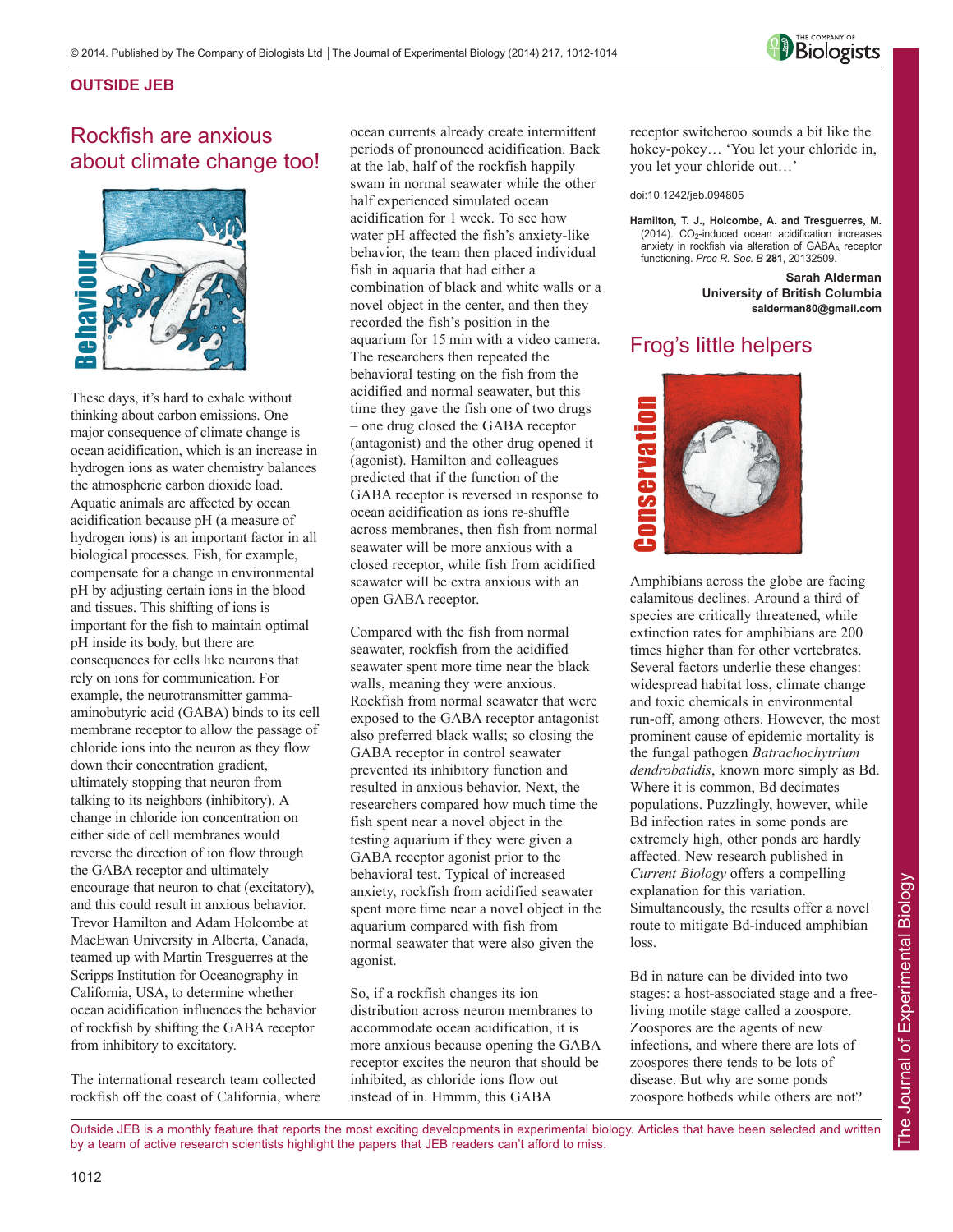The simple answer, it turns out, is in the water.

Dirk Schmeller from Leipzig in Germany and an international team of collaborators compared zoospore survival in water taken from ponds with a high incidence of infection with survival in water from ponds with little infection. They observed striking differences: zoospores incubated in water from sites with little infection died much more rapidly. But this difference was not caused by pH, temperature or, indeed, anything chemical in the water. Instead, the team found that the zoospores were being eaten by tiny rotifer, paramecium and ciliate predators that were abundant in ponds with low rates of infection but largely absent from ponds with lots of infection. Moreover, if they removed the predatory microfauna using filters, the survival of the Bd zoospores dramatically increased. In short, the parasites had become prey.

But how does zoospore predation influence amphibians? To address this, Schmeller and his collaborators exposed susceptible tadpoles to a mixture of zoospores and different microfaunal predators. Mimicking the results from natural ponds, they found that predators significantly reduced the incidence and intensity of Bd infection. Indeed, in the presence of one particular *Notommatid* rotifer predator, the prevalence of infection declined to zero. These experiments thus established a crucial causal link between zoospore consumption of Bd microbial predators and amphibian disease.

Two clear messages for conservation emerge from this study. First, by seeding microbial predators into ponds it might be possible to directly and rapidly reduce amphibian Bd infection rates by removing infectious Bd zoospores. Solutions to amphibian decline are critically needed and this novel approach certainly warrants further consideration. Second, even with successful intervention, this study highlights the fact that amphibian conservation requires habitat preservation, not only to support the direct physical requirements of amphibians but also to protect the species that are not themselves threatened but whose presence can dramatically influence those that are. Saving rotifers may not be high on the

agenda of Greenpeace, but doing so might be the difference between a twilight chorus of frogs and a silent spring.

doi:10.1242/jeb.094771

**Schmeller, D. S., Blooi, M., Martel, A., Garner, T. W. J., Fisher, M. C., Azemar, F., Clare, F. C., Leclerc, C., Jager, L., Guevara-Nieto, M. et al.** (2014). Microscopic aquatic predators strongly affect infection dynamics of a globally emerged pathogen. *Curr. Biol.* **24**, 1-5.

> **Daniel E. Rozen University of Leiden d.e.rozen@biology.leidenuniv.nl**

### Treat a bird as if he were what he ought to be



For social animals, status is extremely important. The highest-ranking individuals in a social group will enjoy a myriad of benefits, such as better mating success, more food resources, and better access to shelters. However, if group members are constantly bickering over social status, it wastes time and energy for everyone in the social group and risks unnecessary injury. In established groups where individuals interact with one another frequently, it is more efficient for animals to communicate their social status through a signal, rather than constantly fighting to establish who is the strongest. For social animals, status is extreme important. The highest-ranking individuals in a social group will enjoying of benefits, such as better may strate may strate as well success, nore food resources, and baccess to shelte

Animals often communicate their rank through physical traits called badges of status. These status symbols can be brightly coloured feathers on a bird, or big and powerful claws on a crab. Badges of status are often costly to produce and maintain and so these signals must be honest. For example, only the strongest deer can grow large and elaborate antlers, and so antlers are an honest signal of quality. However, other badges of status are not necessarily linked to some costly physiological process. In these cases,

animals know what status signal to produce?

Cody Dey and his colleagues from McMaster University, Canada, and Massey University, New Zealand, decided to investigate social status signaling in the pukeko (*Porphyrio porphyrio melanotus*), a bird with a complex social system. Pukeko are cooperative breeders, and multiple males and females live together as a family unit. These birds have strict social hierarchies. While all of the birds in the group defend the territory and take care of the offspring, only the top-ranking birds reproduce.

These blue and black birds also have distinctive red bills and red facial shields. The researchers hypothesized that this bright red facial shield might be a badge of status. First, the scientists measured shield size in a large number of wild pukeko, and watched the birds to determine their position within their social hierarchies. They found that shield size was highly correlated with rank, even when controlling for body size and sex.

The scientists then took the study a step further. If the red facial shields are badges of status, how is honesty maintained? How do pukeko know what size their red shield ought to be? To answer these more complex questions, the researchers cosmetically altered the size of the red frontal shields in some of the pukeko. They watched the birds within their social groups, and after a week, they recaptured the same birds and re-measured their true shields.

The scientists found that birds with cosmetically reduced shields were treated as more subordinate by other group members, and were aggressively challenged more often. And after a week of such treatment by their social group, the birds with cosmetically reduced shields had actually reduced the size of their true shields.

This study lends insight into the dynamic nature of status signaling in animal societies. Goethe may have been more right than he thought when he said, 'If you treat an individual as he is, he will stay as he is; but if you treat him as if he were what he ought to be, he will become what he ought to be.' This study suggests